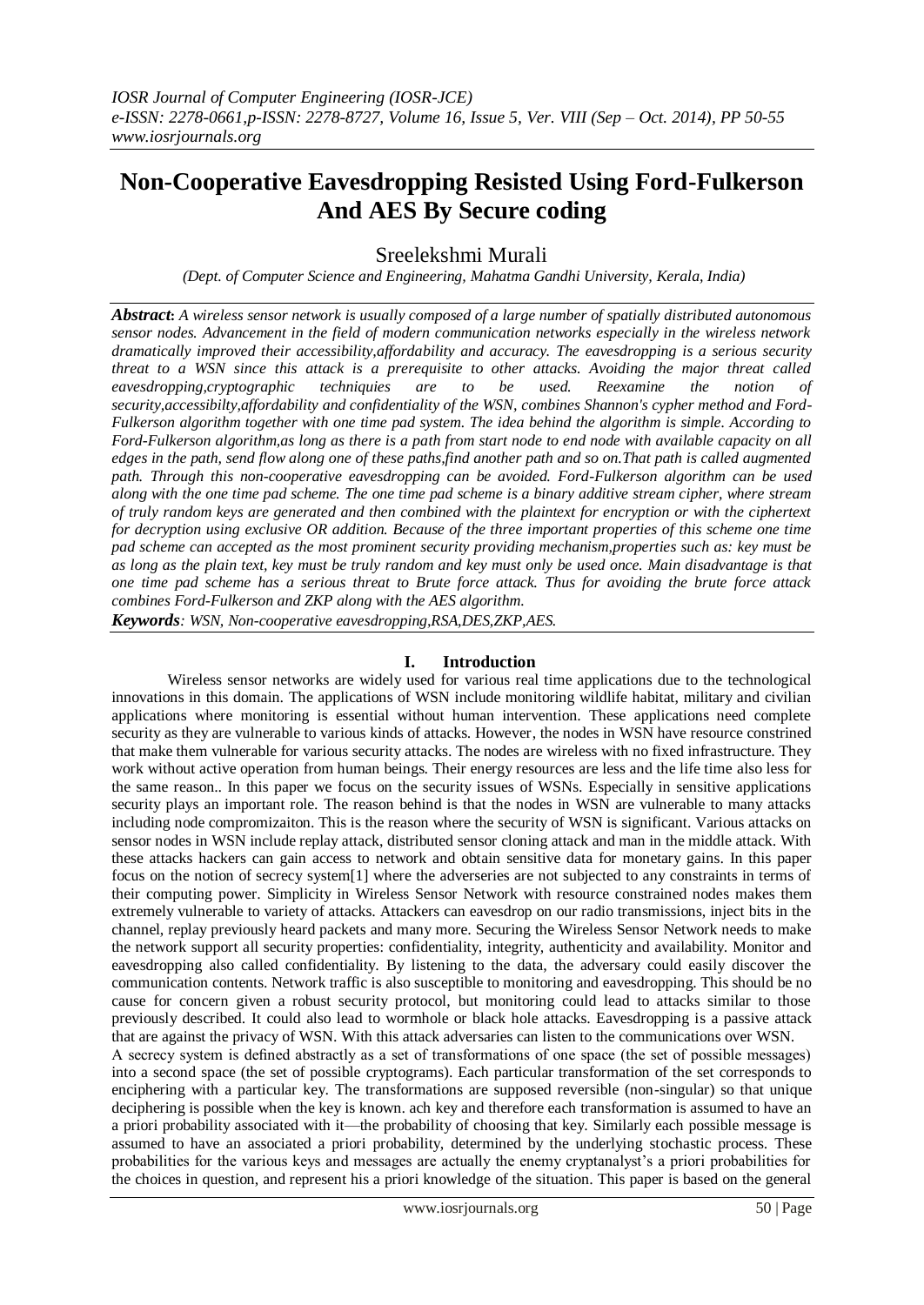secrecy system Fig(1.1) i.e, at the transmitting end there are two information sources- a message source and a key source. The key source produces a particular key from among those which are possible in the system.This key is transmitted by some means, supposedly not interceptible, for example by messenger, to the receiving end. The message source produces a message which is enciphered and the resulting cryptogram sent to the receiving end by a possibly interceptible. At the receiving end the cryptogram and key are combined in the decipherer to recover the message.



Fig(1.1) General Secrecy System

Thus for achiveing the utmost secrecy in WSN, cryptographic algorithms are used. For ensuring this symmetric key and public/private key infrastructures that were developed since 1970s with the advent of computer networks. One of the most important problems in cryptography is the transmission of a secret message between two legitimate users (the sender Alice and the receiver Bob) over an insecure communication channel such that an enemy (Eve) with access to the channel is unable to get useful information about the message being sent. With the goal of solving this problem (or some of its instances), cryptography has provided schemes (ciphers) that "assure security", in some sense. Almost all the ciphers used are based on the assumption that an enemy has full access to the cryptogram, i.e. the enemy receives an exact copy of the cryptogram, and the goal of these ciphers is to guarantee that there exists no efficient algorithm for breaking, for some reasonable definition of breaking. The problem is that for no existing cipher can this so called "computational security" be proved, without invoking an unproven intractability result. The security of the majority of the most used ciphers is based on the (unproven) difficulty of factoring large integers (for example, the RSA public-key crytosystem) or on the unproven difficulty of computing discrete logarithms in certain groups. Most commonly used cryptograpic algorithms are RSA, DES etc. but these algorithms are not entirely surprising. For cryptography in WSN RSA kinds of algorithms can't be used as the nodes in the WSN are resource constrained.

On the other hand, information-theoretic (or unconditional) security gives us the strongest definition of security, but it was, in its beginning, impractical. To be more precise, introduced a model of a cryptosystem Fig(1.2). In this model, Eve has perfect access to the insecure channel, i.e. she receives an exact copy of the cryptogram C, where C is obtained by Alice as a function of the plaintext M and a secret key K, shared by Alice and Bob. This paper mainly concens about noncooperative eavesdropping, for avoiding this Shannon's cipher system used. consider the Shannon cipher system in a setting where the secret key is delivered to the legitimate receiver via a channel with limited capacity. According to Shannon's definition, a cipher system is perfect if  $I(M; C) = 0$ i.e. Eve gains no knowledge about Mby knowing  $C$ . Notice that in this definition of a secure cipher system, no assumption about the enemy's computational power is made, therefore making the information-theoretic security more desirable in cryptography than computational security,



Fig(1.2) Shannon's model for a secrecy system

he proved that perfect secrecy can be achieved only when the secret key is at least of the size of the plaintext, i.e.

$$
H(K)\leq H(M)
$$

In the existing system avoiding the eavesdropping combines the shannon's cipher system and celebrated Ford-Fulkerson along with one time pad scheme. In [cryptography,](http://en.wikipedia.org/wiki/Cryptography) a **one-time pad** (**OTP**) is an [encryption](http://en.wikipedia.org/wiki/Encryption) technique that cannot be [cracked](http://en.wikipedia.org/wiki/Cryptanalysis) if used correctly. In this technique, a [plaintext](http://en.wikipedia.org/wiki/Plaintext) is paired with random, secret [key](http://en.wikipedia.org/wiki/Key_%28cryptography%29) (or pad).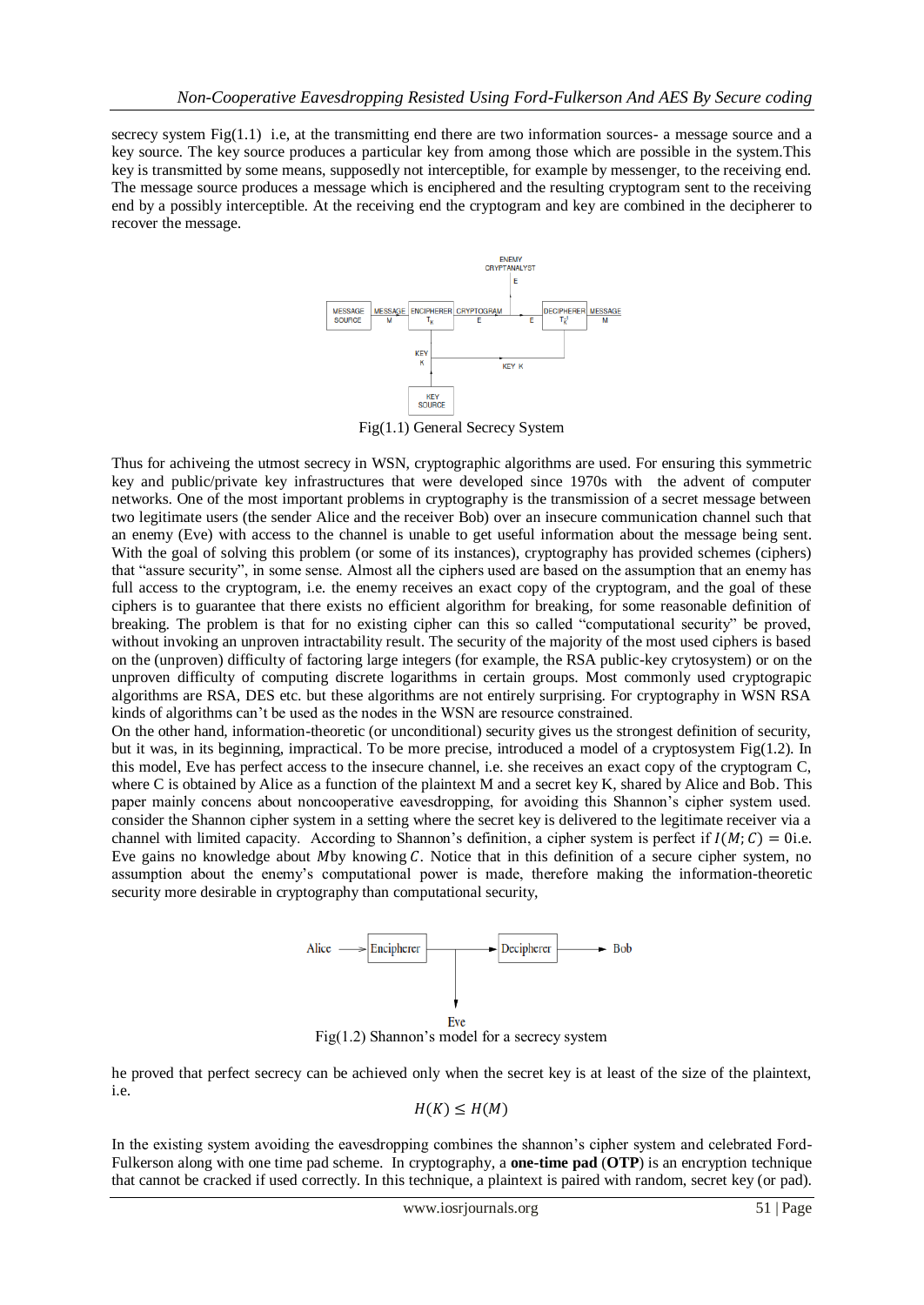Then, each bit or character of the plaintext is encrypted by combining it with the corresponding bit or character from the pad using [modular addition.](http://en.wikipedia.org/wiki/Modular_addition) If the key is truly [random,](http://en.wikipedia.org/wiki/Random) and at least as long as the plaintext, and never reused in whole or in part, and kept completely [secret,](http://en.wikipedia.org/wiki/Secret) then the resultin[g ciphertext](http://en.wikipedia.org/wiki/Ciphertext) will be impossible to decrypt or break. Claude Shannon proved, using [information theory](http://en.wikipedia.org/wiki/Information_theory) considerations, that the one-time pad has a property he termed perfect secrecy; that is, the ciphertext C gives absolutely no additional [information](http://en.wikipedia.org/wiki/Information) about the [plaintext.](http://en.wikipedia.org/wiki/Plaintext) This is because, given a truly random key which is used only once, a ciphertext can be translated into any plaintext of the same length, and all are equally likely. Thus, the [a priori](http://en.wikipedia.org/wiki/A_priori_%28philosophy%29) probability of a plaintext message M is the same as the [a posteriori](http://en.wikipedia.org/wiki/Empirical_knowledge) probability of a plaintext message M given the corresponding ciphertext. Mathematically, this is expressed as  $H(M)=H(M|C)$ , where  $H(M)$  is the [entropy](http://en.wikipedia.org/wiki/Information_entropy) of the plaintext and  $H(M|C)$  is the [conditional entropy](http://en.wikipedia.org/wiki/Conditional_entropy) of the plaintext given the ciphertext C. Perfect secrecy is a strong notion of cryptanalytic difficulty. Conventional symmetric encryption algorithms use complex patterns of substitution and transpositions. For the best of these currently in use, it is not known whether there can be a cryptanalytic procedure which can reverse (or, usefully, partially reverse) these transformations without knowing the key used during encryption. Asymmetric encryption algorithms depend on mathematical problems that are thought to be difficult to solve, such as [integer factorization](http://en.wikipedia.org/wiki/Integer_factorization) and [discrete logarithms.](http://en.wikipedia.org/wiki/Discrete_logarithm) However there is no proof that these problems are hard, and a mathematical breakthrough could make existing systems vulnerable to attack. Given perfect secrecy, in contrast to conventional symmetric encryption, OTP is immune even to brute-force attacks. Trying all keys simply yields all plaintexts, all equally likely to be the actual plaintext. Even with known plaintext, like part of the message being known, brute-force attacks cannot be used, since an attacker is unable to gain any information about the parts of the key needed to decrypt the rest of the message. Main drawbacks of OTP are:

 $\Box$  it requires perfectly random one-time pads, which is a non-trivial software requirement.

 $\Box$  secure generation and exchange of the one-time pad material, which must be at least as long as the message. (The security of the one-time pad is only as secure as the security of the one-time pad key-exchange). Non information-theoretic-secure ciphers typically only require a [cryptographic key,](http://en.wikipedia.org/wiki/Cryptographic_key) a short string of characters, to be exchanged.

 $\Box$  careful treatment to make sure that it continues to remain secret from any adversary, and is disposed of correctly preventing any reuse in whole or part—hence "one time".

Thus for considering all the drawbacks of OTP, proposed scheme combines Shannon's cipher system, Zero Knowledge protocol and Ford-Fulkerson algorithm along with AES scheme

## **II. Related Work**

- **1.** *C.E Shannon* [1] proposed a secrecy system. At the transmitting end there are two information sources—a message source and a key source. The key sourceproduces a particular key from among those which are possible in the system. This key is transmitted by some means, supposedly not interceptible, for example by messenger, to the receiving end. The message source produces a message (the "clear") which is enciphered and the resulting cryptogram sent to the receiving end by a possibly interceptible means, for example radio. At the receiving end the cryptogram and key are combined in the decipherer to recover the message.
- **2.** *N.Cai and R.W. Yeung* [2] proposed a model, call the wiretap network, that incorporates information security with network coding. In this model, a collection of subsets of the channels in the network is given, and a wiretapper is allowed to access any one of these subsets without being able to obtain any information about the message transmitted.Model includes secret sharing in classical cryptography. The main idea in the above scheme is that the sender has to randomize the message in order to protect it from the wiretapper, where in this case the alphabets of the random key and of the information source have the same size. However, model is inefficient and requires a large field size.
- **3.** *J.Feldman, T.Malkin, C.Stein and R.A.Servedio* [3] proposed a network coding model thus provide large field size and model used to achieve min-cut capacity.
- **4.** *Jin Xu and Biao Chen* [4] propsed a combined model of shannon's cipher system and Ford Fulkerson along with a one time pad scheme. The idea behind the algorithm is simple. As long as there is a path from the source (start node) to the sink (end node), with available capacity on all edges in the path, we send flow along one of these paths. Then we find another path, and so on. A path with available capacity is called an augmenting path as shown in figure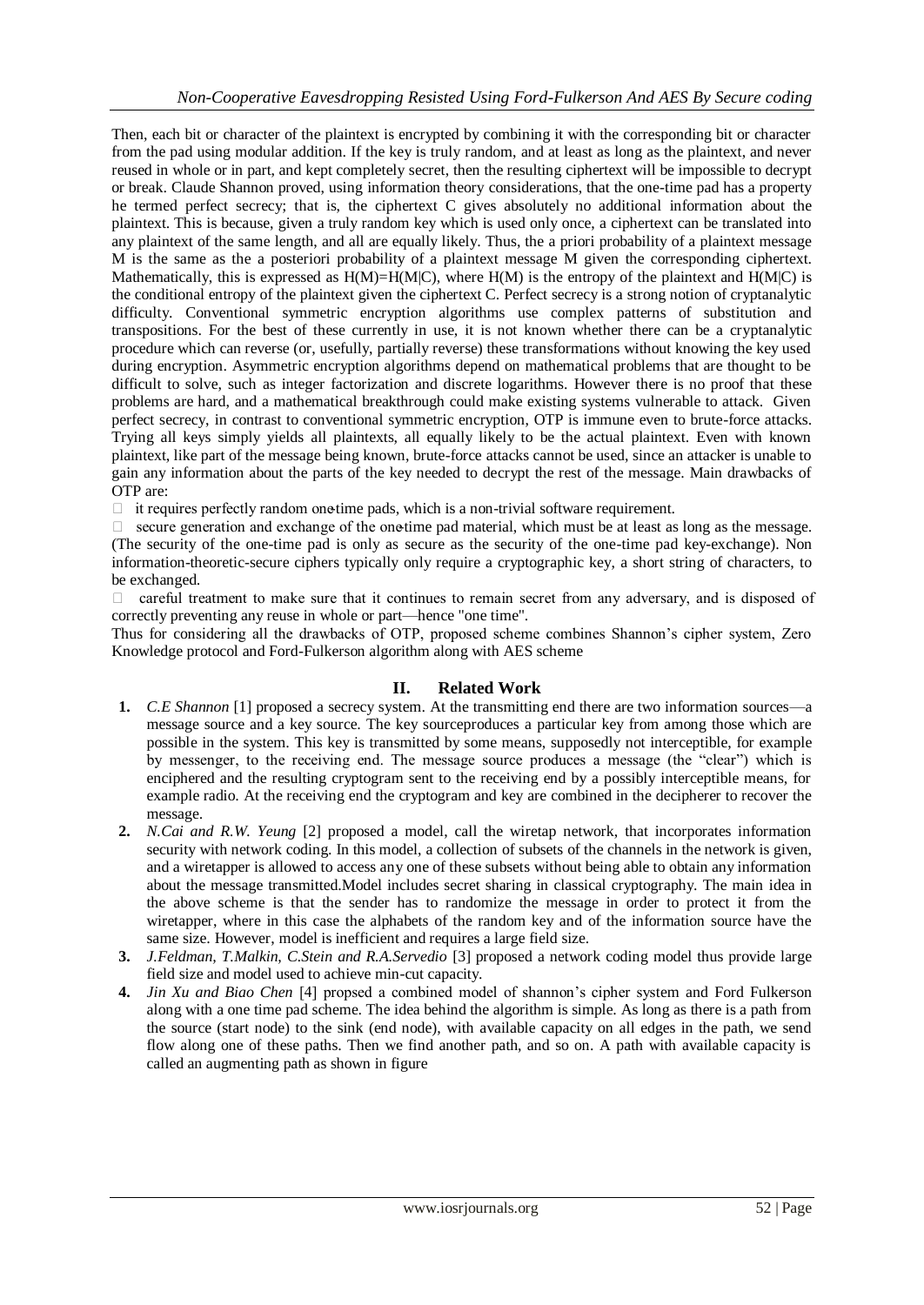

Example for augmenting path (bold edges)

a) No secret key is available *a priori to the source and the sink* nodes. Nonetheless, Shannon's cipher system is inherently useful for such a network setting when there exists route redundancy between the source and the sink nodes.

b) The transmission in each link of the network is subject to non cooperative eavesdropping. Alternatively, there is single adversary, but the link that the adversary chooses to eavesdrop is unknown to the communicating parties.

c) The main contribution of this mechanism is to obtain an achievable rate equivocation region that characterizes the tradeoff between the communication rates and confidentiality.

d) It combines the classical Ford–Fulkerson algorithm for max-flow min-cut network flow and the one-time pad scheme to achieve the desired rate equivocation tradeoff.

e) Existing result is consistent with that of secure network coding when it imposes the perfect secrecy constraint. More importantly, the constructive proof to the achievability constitutes a secure communication scheme that combines the Ford–Fulkerson algorithm and the one-time pad scheme which is both intuitive and easy to implement but yet vulnerable to attacks.

Let  $G(V, E)$  be a graph, and for each edge from Uto U, let  $c(u, v)$  be the capacity and  $f(u, v)$  be the flow. We want to find the maximum flow from the source S to the sink  $\bar{t}$ . After every step in the algorithm the following is maintained, FORD-FULKERSON-METHOD(G,s,t)initialize flow *f* to *0*

while there exists an *augmenting* path *p* do *augment* flow *f* along *p* return *f*

In cryptography, a one-time pad is a system in which a [private key](http://searchsecurity.techtarget.com/definition/private-key) generated randomly is used only once to [encrypt](http://searchsecurity.techtarget.com/definition/encryption) a message that is then decrypted by the receiver using a matching one-time pad and key. Messages encrypted with keys based on randomness have the advantage that there is theoretically no way to "break the code" by analyzing a succession of messages. Each [encryption](http://searchsecurity.techtarget.com/definition/encryption) is unique and bears no relation to the next encryption so that some pattern can be detected. With a one-time pad, however, the decrypting party must have access to the same key used to encrypt the message and this raises the problem of how to get the key to the decrypting party safely or how to keep both keys secure. The key used in a one-time pad is called a secret key because if it is revealed, the messages encrypted with it can easily be deciphered.

Main drawbacks of OTP are:

.

 $\Box$  it requires perfectly random one-time pads, which is a non-trivial software requirement.

secure generation and exchange of the one-time pad material, which must be at least as long as the message. (The security of the one-time pad is only as secure as the security of the one-time pad key-exchange). Non information-theoretic-secure ciphers typically only require a [cryptographic key,](http://en.wikipedia.org/wiki/Cryptographic_key) a short string of characters, to be exchanged.

 $\Box$  careful treatment to make sure that it continues to remain secret from any adversary, and is disposed of correctly preventing any reuse in whole or part—hence "one time".

Thus for considering all the drawbacks of OTP, proposed scheme combines Shannon's cipher system, Zero Knowledge protocol and Ford-Fulkerson algorithm along with AES scheme

## **III. Main Result**

Proposed scheme combines Shannon's cipher system, Ford-Fulkerson algorithm and Zero Knowledge Protocol along with AES scheme. The Ford–Fulkerson algorithm computes the [maximum flow](http://www.wikipedia.org/wiki/Maximum_flow_problem) in a [flow](http://www.wikipedia.org/wiki/Flow_network)  [network.](http://www.wikipedia.org/wiki/Flow_network) The idea behind the [algorithm](http://www.wikipedia.org/wiki/Algorithm) is very simple: As long as there is a path from the source (start node) to the sink (end node), with available capacity on all edges in the path, we send flow along one of these paths. Then we find another path, and so on. A path with available capacity is called an [augmenting path.](http://www.wikipedia.org/wiki/Augmenting_path)

The idea behind the algorithm is simple. As long as there is a path from the source (start node) to the sink (end node), with available capacity on all edges in the path, we send flow along one of these paths. Then we find another path, and so on. A path with available capacity is called an augmenting path as shown in figure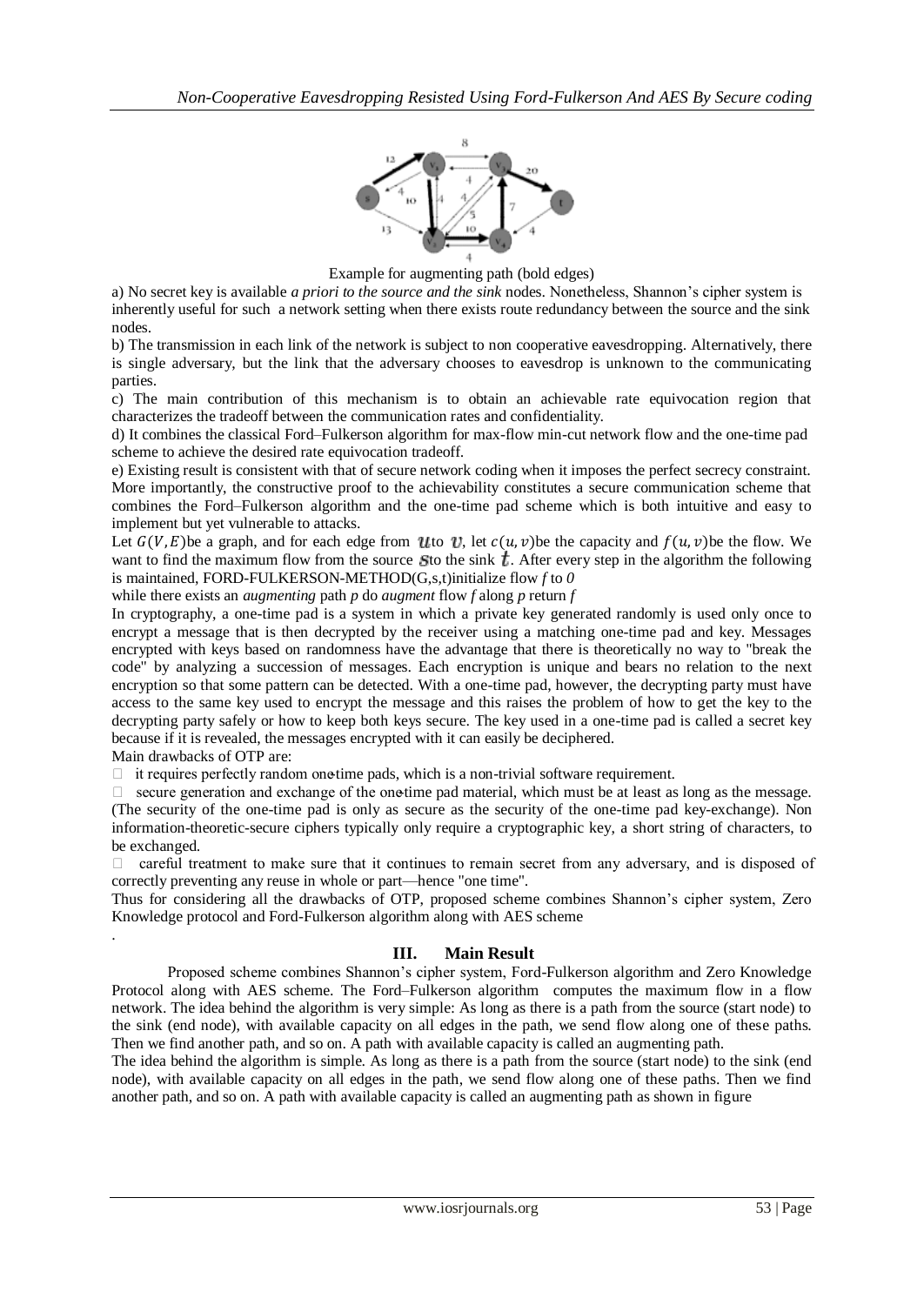

Example for augmenting path (bold edges)

a) No secret key is available *a priori to the source and the sink* nodes. Nonetheless, Shannon's cipher system is inherently useful for such a network setting when there exists route redundancy between the source and the sink nodes.

b) The transmission in each link of the network is subject to non cooperative eavesdropping. Alternatively, there is single adversary, but the link that the adversary chooses to eavesdrop is unknown to the communicating parties.

c) The main contribution of this mechanism is to obtain an achievable rate equivocation region that characterizes the tradeoff between the communication rates and confidentiality.

d) It combines the classical Ford–Fulkerson algorithm for max-flow min-cut network flow and the one-time pad scheme to achieve the desired rate equivocation tradeoff.

e) Existing result is consistent with that of secure network coding when it imposes the perfect secrecy constraint. Let  $G(V,E)$  be a graph, and for each edge from *u* to *v*, let  $c(u,v)$  be the capacity and  $f(u,v)$  be the flow. We want to find the maximum flow from the source *s* to the sink *t*. After every step in the algorithm the following is maintained: This means that the flow through the network is a *legal flow* after each round in the algorithm. We define the residual network  $G_f(V, E_f)$  to be the network with capacity  $c_f(u, v) = c(u, v) - f(u, v)$  and no flow. Notice that it can happen that a flow from  $\nu$  to  $\mu$  is allowed in the residual network, though disallowed in the original network: if  $f(u,v) > 0$  and  $c(v,u) = 0$  then  $c_f(v,u) = c(v,u) - f(v,u) = f(u,v) > 0$ . Capacity constraints: The flow along an edge can not exceed its capacity. Skew symmetry: The net flow from u to v must be the opposite of along an edge can not exceed its capacity. Skew symmetry: the net flow from v to u. Flow conservation: That is, unless u is s or t. The net flow to a node is zero, except for the source, which "produces" flow, and the sink, which "consumes" flow. An augmenting path p is a simple path from s to t on a residual network that is an alternating sequence of vertices and edges of the form  $s, e_1, v_1, e_2, v_2, \ldots, e_k$ , in which no vertex is repeated and no forward edge is saturated and no backward edge is free. Characteristics of augmenting paths:

- put more flow from s to t through p.
- The edges of residual network are the edges on which residual capacity is positive.
- the maximum capacity by which we can increase the flow on p the residual capacity of p.

Lemma: At each iteration all residual capacities are integers.

Proof: It's true at the beginning. Assume it's true after the first k-1 augmentations, and consider augmentation k along path P. The residual capacity  $\Delta$  of P is the smallest residual capacity on P, which is integral. After updating, we modify the residual capacities by 0 or  $\Delta$ , and thus residual capacities stay integers. Theorem: Ford-Fulkerson's algorithm is finite.

Proof: The capacity of each augmenting path is atleast 1. The augmentation reduces the residual capacity of some edge (s,j) and doesn't increase the residual capacity for some edge (s,i) for any i. So the sum of residual capacities of edges out of s keeps decreasing, and is bounded below 0. Number of augmentations is  $O(nC)$ where C is the largest of the capacity in the network.

A flow f is maximum flow in G if :

- (1) The residual network  $G_f$  contains no more augmented paths.
- (2)  $|f| = c(S,T)$  for some cut  $(S,T)$  (a min-cut).

Proof: Suppose there is an augmenting path in  $G_f$  then it implies that the flow f is not maximum, because there is a path through which more data can flow. Thus if flow f is maximum then residual network  $G_f$  will have no more augmented paths. Let  $v = Fx(S,T)$  be the flow from s to t. By assumption  $v = CAP(S,T)$ . By Weak duality, the maximum flow is at most CAP(S,T). Thus the flow is maximum.

**Zero Knowledge Protocol**: This is a protocol which is implemented to ensure security in WSN. This protocol helps the nodes in WSN to have security communications with the need for sharing cryptographic primitives. Thus this protocol plays an important role in WSN in protecting the communications among the nodes and also sinks. The protocol provides an integrative security mechanism those parties such as prover and verifier. The prover can prove the authenticity of a node while the verifier is meant for verifying the authentication of a node. Thus a series of communication takes place in WSN as part of this protocol. The verifier makes challenges and the prover has to replay and prove the genuineness. The computational power consumed by this protocol is also less causing nominal overhead over WSN.